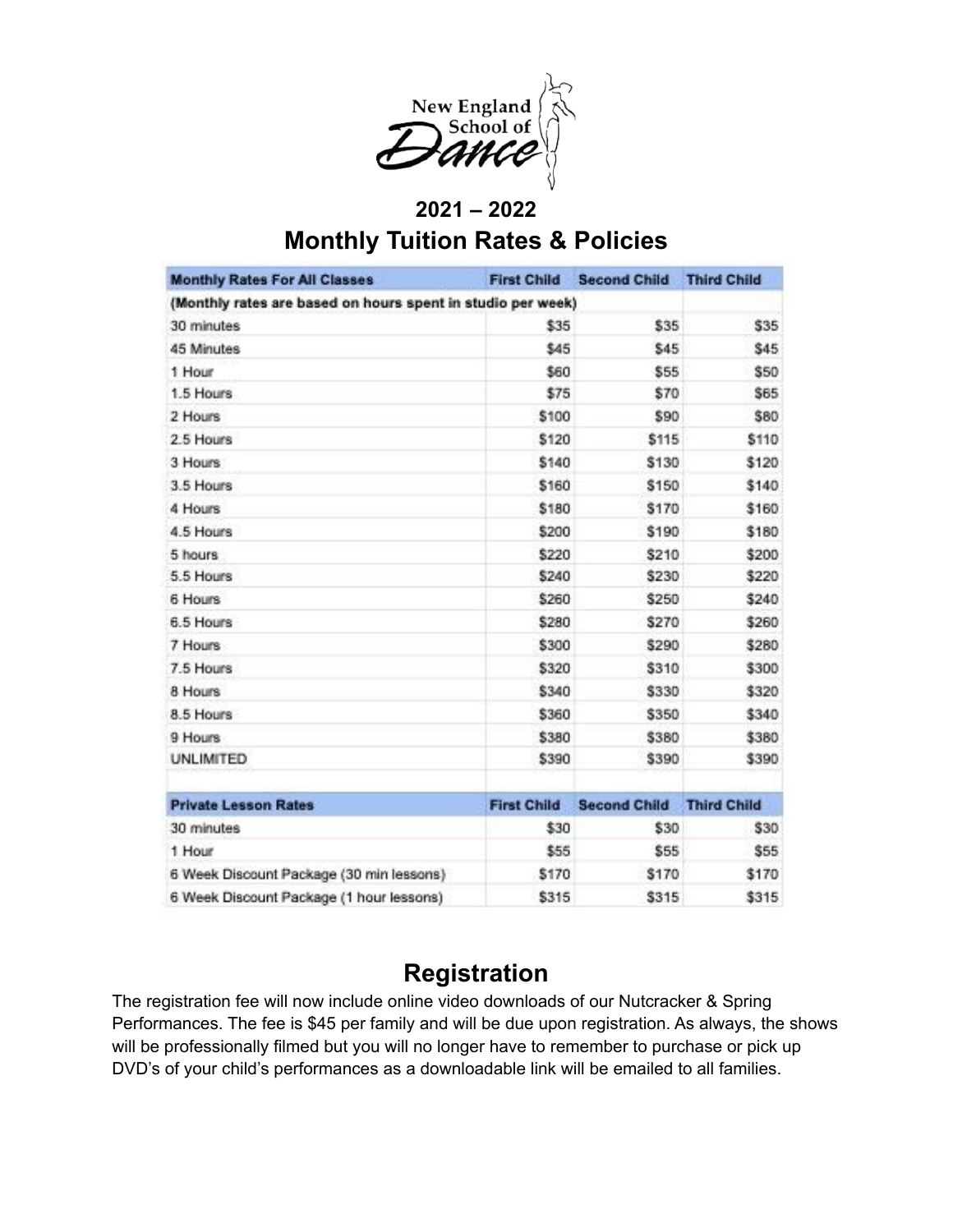# **Policies**

#### **Tuition Policies**

- Monthly tuition rates are based on the amount of class hours a student takes per week.  $2^{nd}$  &  $3^{rd}$  child discounts will be added by the office for families with two or three children enrolled.
- Payments can be made by credit card, debit card or ACH/EFT and will be automatically processed on the **13th of each month**. There are 9 tuition payments per year starting in September & ending in May. 21/22 classes will conclude on June 11<sup>th</sup>, 2022 but tuition will not be due in June to make up for the first 2 weeks missed in September. Members of ALINEA Dance Company will be charged one final performing company tuition payment on June 13th. There is a 3% surcharge on credit & debit cards and no additional charges for ACH/EFT.
- To authorize the NESD office to process payments automatically, families must sign an "Authorization for Direct Payment Form."
- Autopay can be set up on your account by selecting "yes" to "autopay" after entering your preferred form of payment. The NESD office staff will also be happy to assist you with this!
- Classes cannot be pro-rated however students can do a make-up class for classes missed. Please contact the office for an appropriate makeup class
- A \$100.00 discount will be applied if an unlimited tuition is paid in full at the time of registration.
- Tuition is non-refundable. Absences due to illness can be made up at another time. If you are an unlimited student, you may take any class or make-up class approved by the director.
- Competition Fees & all related charges are non-refundable.
- There will be a \$25 charge if payment is late or returned for insufficient funds.

#### **Costumes**

- Each year costumes are ordered for our spring production. A mandatory costume deposit is due on **November 1 st**
	- o Child Sizes: \$60.00 each
	- o Adult Sizes: \$75.00 each
- **Maximum of 4** costume deposits for students who take multiple or unlimited classes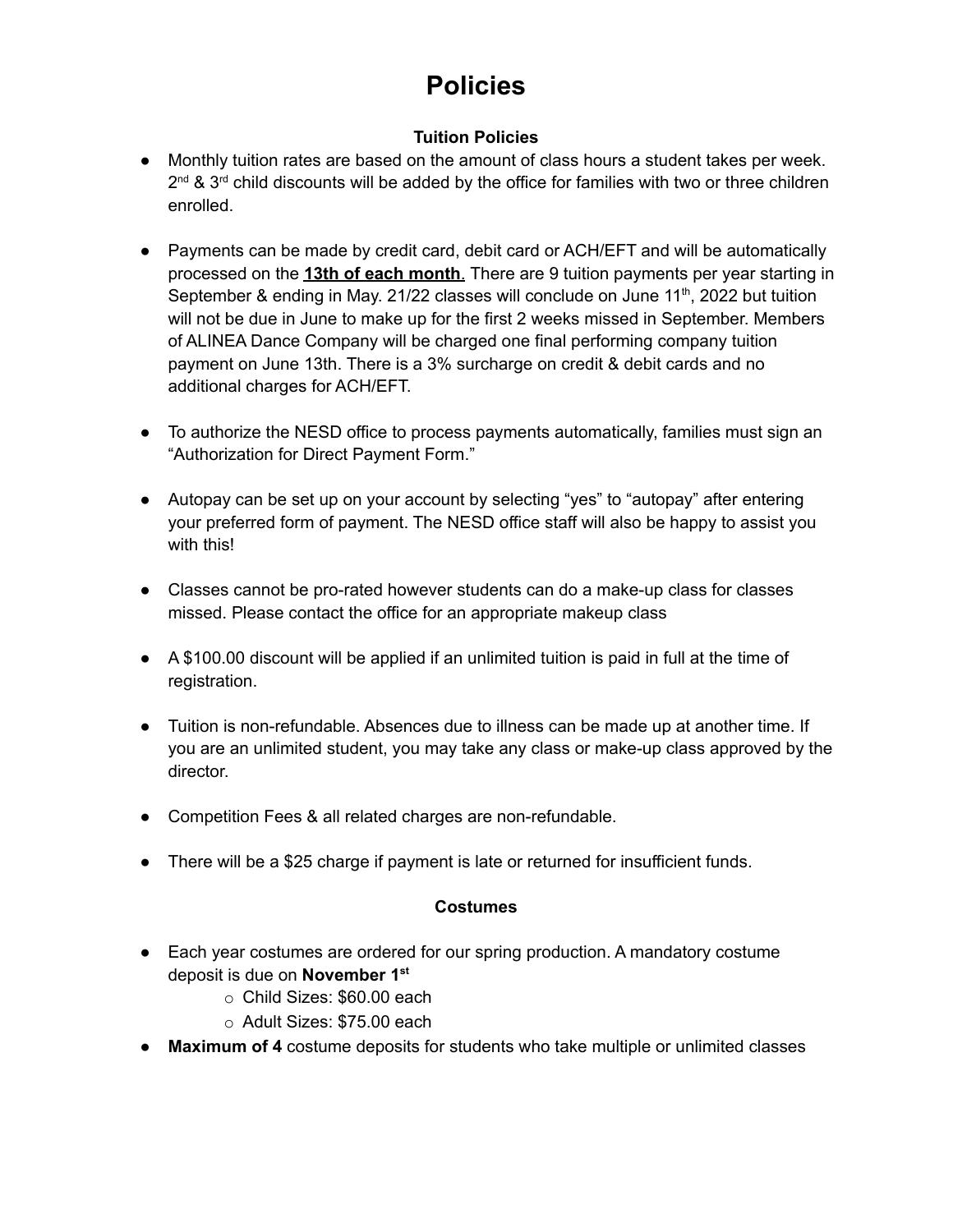● A late fee of \$5.00 per costume, per month will be added to the final balance if the deposits are not paid by **November 30 th** . If costumes are ordered after the order has been placed a fee of \$25 will be added for processing and shipping. There are no costume refunds if a student drops class after November 30<sup>th</sup>.

#### **Private Lessons & Pick up/Drop off**

- Fees for private lessons ect. will be paid only to NESD and not the teacher directly. Lessons must take place at NESD only. Arrangements for rehearsals, private lessons and studio time must be booked through the office.
- Parents should plan on dropping off and picking up their child no more than 15 minutes prior to the start and finish of their classes. If a longer drop off or pick up time is needed you may make arrangements with the office. Please be aware that we utilize these times for cleaning and may not be present earlier than 15 minutes prior to class to receive your child and we do not want them waiting in the hallway alone. Please contact us with questions or concerns regarding this.

#### **Jewelry**

• Excessive jewelry & lengthy nails are a hazard in dance class and are not permitted in class. This includes rings, large earrings, bracelets, watches (including apple watches or fit bits) , necklaces & long acrylic nails. Please advise your students to remove these items before dance class and refrain from wearing potentially hazardous nails throughout our dance season.

#### **Updated Inclement Weather Policy**

- **NESD will inform all families by 1:00pm if we decide to cancel classes due to inclement weather.** The email will specify if classes that day will be offered remotely via Zoom or if there will be a snow day. If we feel a snow day is necessary, makeup class options will be listed in the email as well. We kindly ask that students & families do not contact faculty members regarding cancellations but email nesdoffice@gmail.com with any questions after the 1:00pm announcement.
- In the case that snow begins to accumulate quickly after 1:00pm we will make a decision and email as soon as possible before classes begin.
- If snow begins suddenly in the late afternoon or evening after classes have started and we need to make a decision to end classes early we will call & email families of students who are at the studio. If classes end early, students who drive themselves home should also consult with their parents to decide whether it is safe to drive or if pick up arrangements should be made and communicate the plan to the office. As always parents are welcome to call the office with questions or concerns!